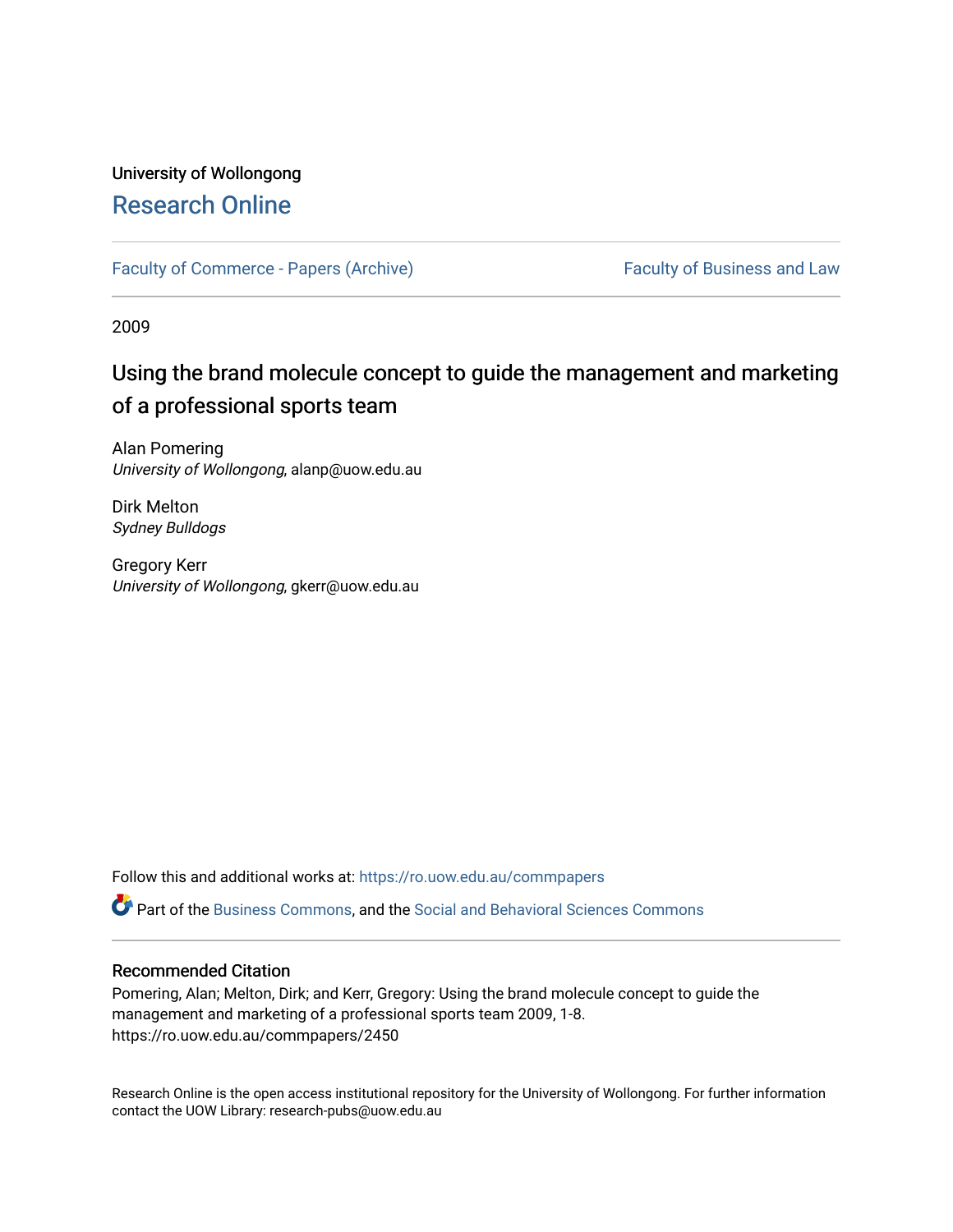## Using the brand molecule concept to guide the management and marketing of a professional sports team

#### Abstract

The sports industry is an important one; it is estimated to be the 11th largest industry in the United States. Within this industry, individual sports, at both the amateur and professional levels, compete for talented players, supporters, government funding, and sponsorship dollars. It is therefore important for sports to manage their sports brands. We use Lederer and Hill's (2001) brand molecule concept to explain the brand management implications for a professional, national sports team, the Bulldogs, a Sydneybased team in Australia's National Rugby League competition. The brand molecule highlights for the brand manager the positive and negative atoms that comprise and give shape to the overall brand molecule, detailing the potential impact, negative or positive, and relative strength of each.

#### Keywords

Using, brand, molecule, concept, guide, management, marketing, professional, sports, team

#### **Disciplines**

Business | Social and Behavioral Sciences

#### Publication Details

Pomering, A., Melton, D. & Kerr, G. (2009). Using the brand molecule concept to guide the management and marketing of a professional sports team. Proceedings of the Australian and New Zealand Marketing Academy Conference (pp. 1-8). Melbourne, Australia: Australian & New Zealand Marketing Academy.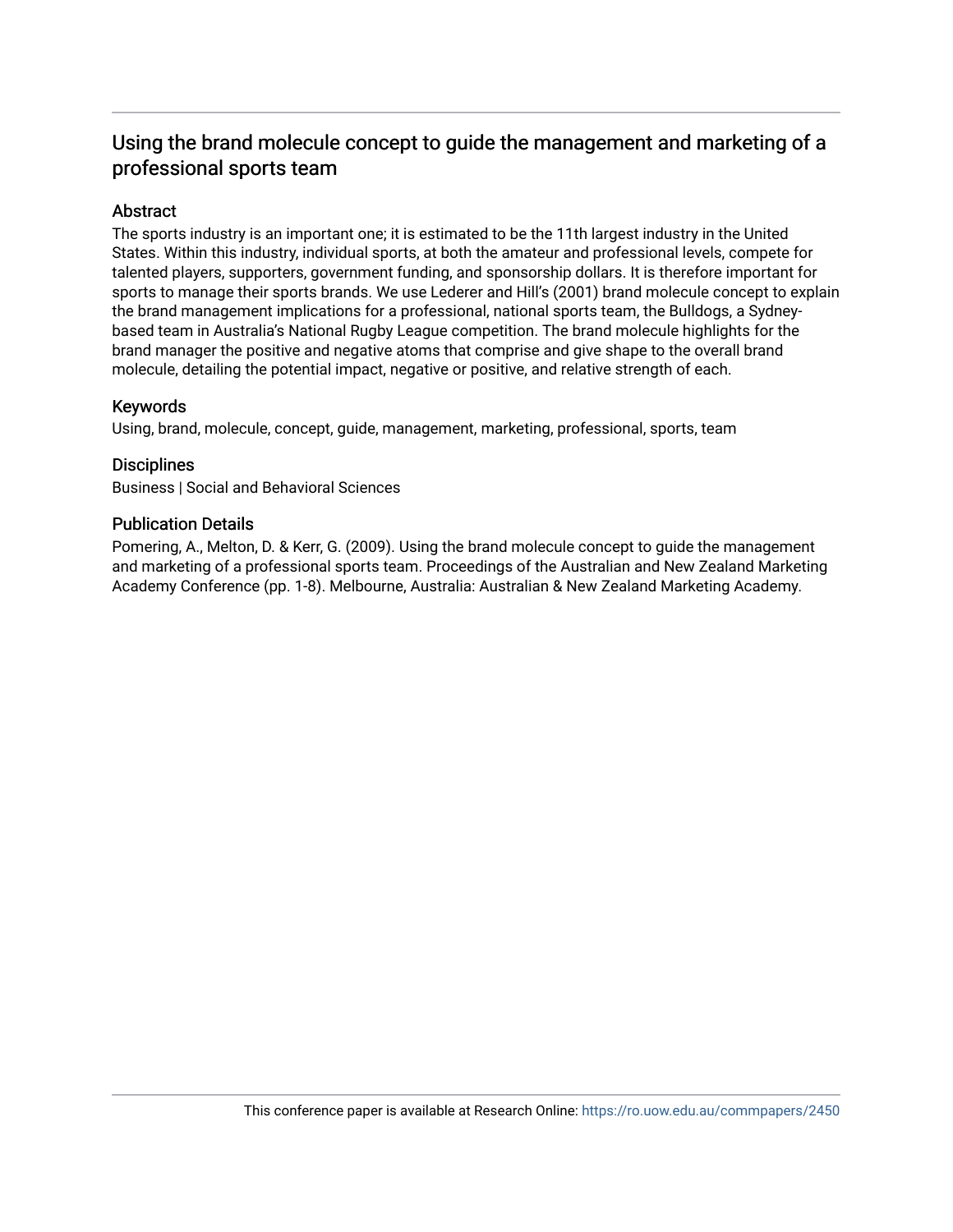## **Using the Brand Molecule Concept to Guide the Management and Marketing of a Professional Sports Team**

*Alan Pomering, University of Wollongong, [alanp@uow.edu.au](mailto:alanp@uow.edu.au) Dirk Melton, Sydney Bulldogs, [meltond@bulldogs.com.au](mailto:meltond@bulldogs.com.au) Greg Kerr, University of Wollongong, [gkerr@uow.edu.au](mailto:gkerr@uow.edu.au)*

#### **Abstract**

The sports industry is an important one; it is estimated to be the  $11<sup>th</sup>$  largest industry in the United States. Within this industry, individual sports, at both the amateur and professional levels, compete for talented players, supporters, government funding, and sponsorship dollars. It is therefore important for sports to manage their sports brands. We use Lederer and Hill's (2001) *brand molecule* concept to explain the brand management implications for a professional, national sports team, the *Bulldogs*, a Sydney-based team in Australia's National Rugby League competition. The brand molecule highlights for the brand manager the positive and negative *atoms* that comprise and give shape to the overall brand molecule, detailing the potential impact, negative or positive, and relative strength of each.

Keywords: brand, architecture, community, management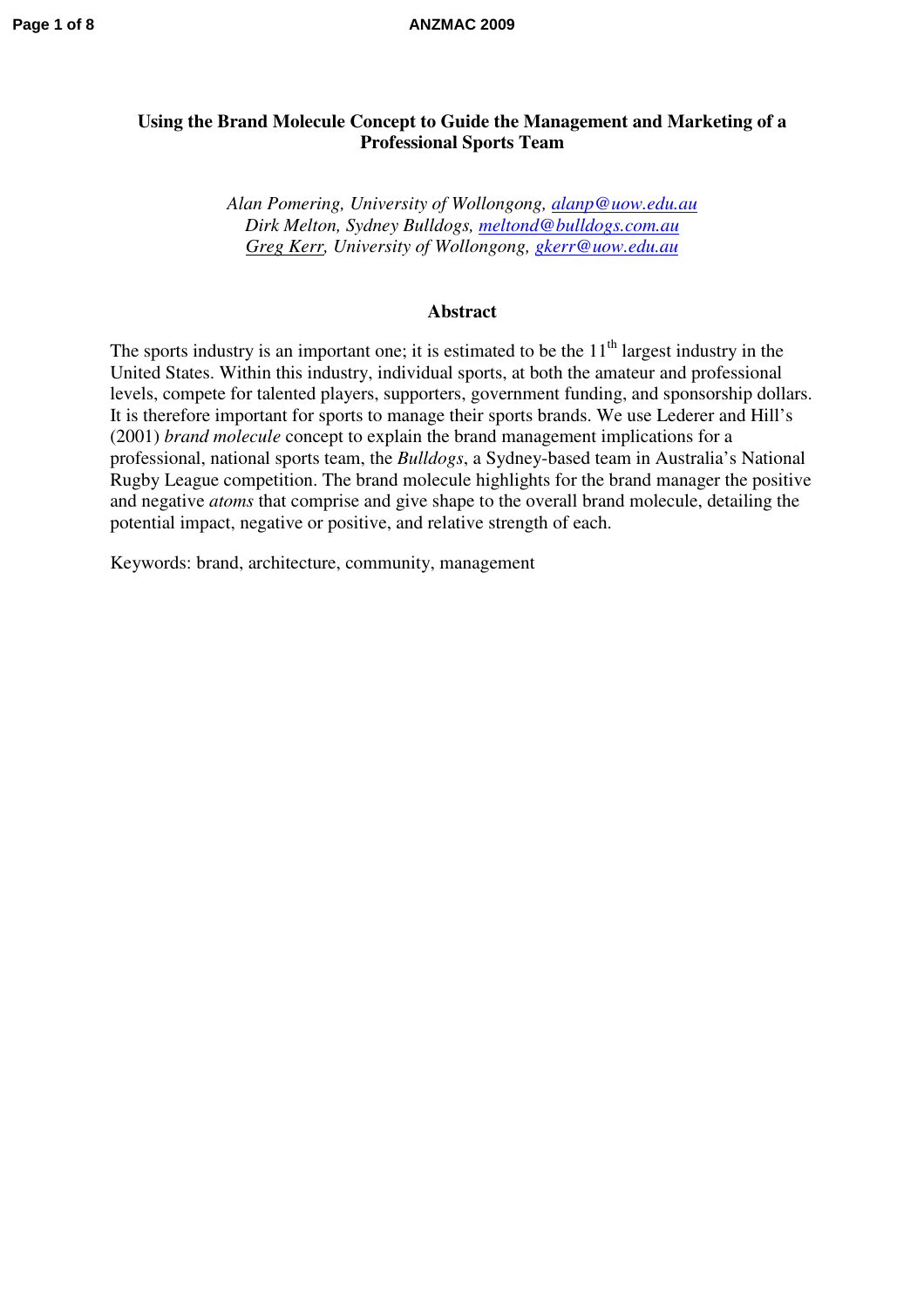#### **Using the Brand Molecule Concept to Guide the Management and Marketing of a Professional Sports Team**

#### **Introduction**

Sport is the 11<sup>th</sup> largest industry in the United States (Harverson, 1997; Danylchuk et al., 2008) and an important economic and social activity worldwide. Sport extends into many business sectors, such as professional services, venues and events, goods and equipment, manufacturing, retailing, and the media. Mason (1999) recognised two major changes to professional sports, the first relating to competition, the other to geography. Competition has increased as new sports have emerged, or expanded into new geographic regions, and playing seasons have been extended. Competition has also increased from other non-sport forms of entertainment vying for media coverage. Sport no longer requires the spectator's physical attendance; modern communications allow the fan to choose from a variety of sports, and other entertainments, from a variety of locations and media. Sport is big business, but the competition for fans' and sponsors' support is intensifying.

Sport is in the media spotlight. The amount of media scrutiny of sports teams is more than in most businesses. Wolfe, Meenaghan and O'Sullivan (2002 p. 613) identify the 'sports-media nexus' and state "the legitimacy of the sport and the basis of its popularity has arisen almost exclusively from media attention." Sports marketing is becoming increasingly important as it involves not only the marketing of sports, but also, the marketing of non-sports products through sports (Fullerton and Merz, 2008), with the aim of achieving both on-field and commercial success. One marketing approach that might be used to manage the professional sports team is to regard the team as a brand. Organisation-based brand frameworks however, may not be entirely appropriate for a sports team brand as additional complexities need to be considered, including dealing with a diverse range of influential stakeholders over which there is often only limited control. A useful brand framework that considers the complexity of key internal and external relationships is Lederer and Hill's (2001) *brand molecule*.

#### **The Brand Molecule Concept**

Lederer and Hill's (2001, p. 126) brand molecule framework is a multi-dimensional map that reveals the relationships among "all the brands that factor into a consumer's decision to buy, whether or not the company owns them". Although applied in their study to beer and motor vehicle brands, the brand molecule concept was developed for general application to brands. Some parallels with the brand molecule can be observed with reference to Erickson and Kushner's (1999) application of network theory to explain the types of relationships which exist within sports markets. The brand molecule concept goes further, however, to not only identify these external relationships but also recognise that they may factor in the mind of the consumer of the sports team brand. This argument suggests that these relationships may contribute to the brand equity of the sports brand.

In Lederer and Hill's (2001) brand molecule, "brands take the form of atoms and are clustered in ways that reflect how customers see them" (Lederer and Hill, 2001 p. 126). The molecule identifies three categories of brands; the *lead brand*, which is central and most influential; the *strategic brand,* which exerts a strong influence over buyers, either blocking competitors or luring new customers; and *support brands* which can help "seal the deal with customers*"* (Lederer and Hill, 2001 p. 127). The molecule identifies the dimensions of importance,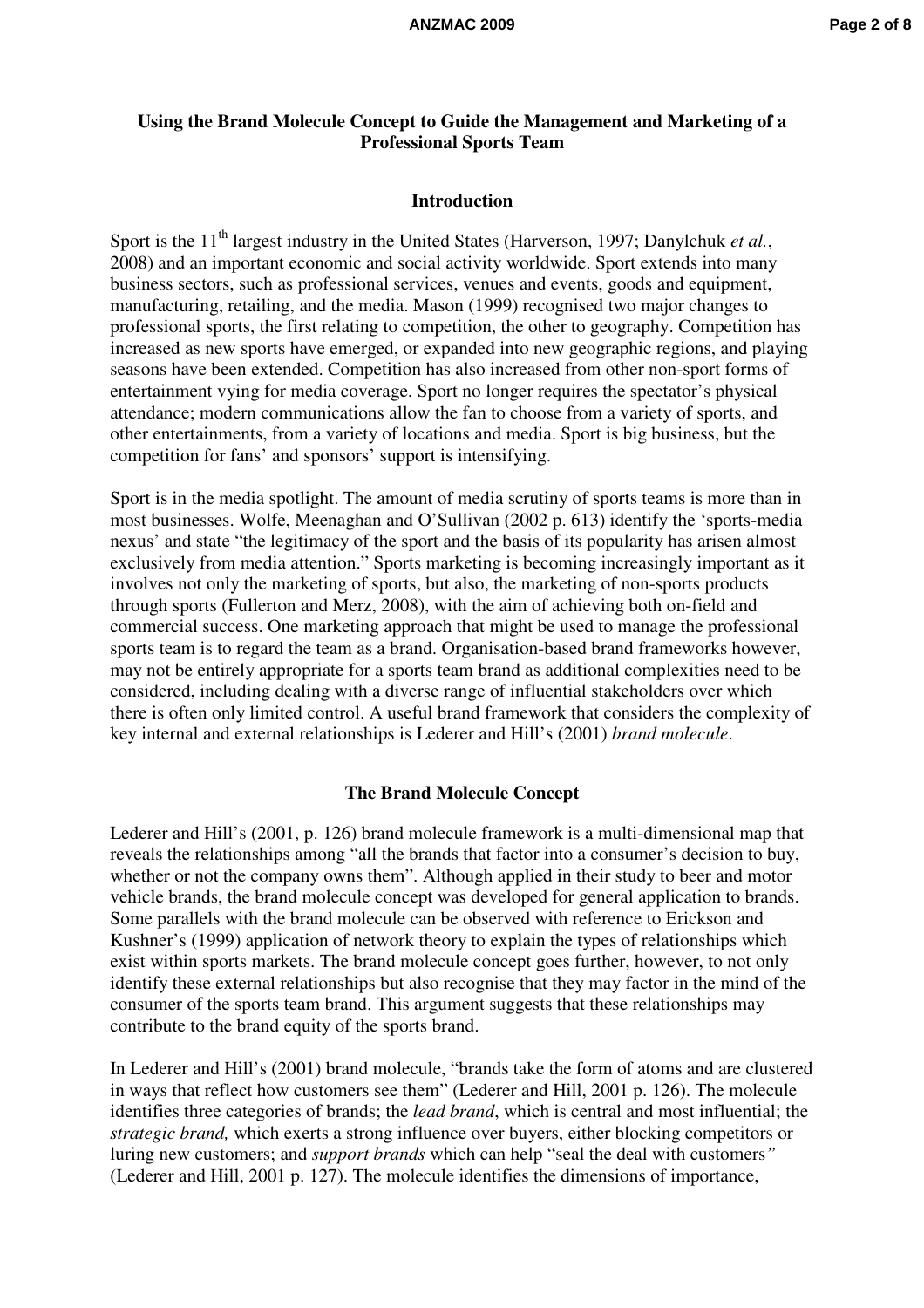influence, positioning, connections, and degree of control, to show how the brand might be perceived, and can thus be managed. The brand molecule's creation requires three steps: (1) taking inventory of the brands that influence customers' perceptions and choices; (2) classifying those brands as either *lead*, *strategic*, or *support*; and (3) mapping the molecule's atoms. The authors used a number of data gathering techniques with the prime objective to identify potentially critical brands.

#### **The Research Objective**

The goal of this research is not to replicate Lederer and Hill's (2001) research, but to apply their brand molecule framework to guide a proposed study into the brand of a professional sports team. We identify four objectives: (1) to identify the stakeholders who are likely to make up a sports team brand; (2) to show how the actions of stakeholders are constantly changing the structure and image of the sports team brand; (3) to show how an understanding of the sports brand molecule is of major importance for those charged with the tasks of management and marketing a professional sports team; and (4) to consider extant frameworks from the sports marketing literature that might be used to construct such a molecule.

#### **Methodology**

The approach taken is to examine the case of one professional sports team, the Sydney Bulldogs. One team is chosen, in keeping with Patton and Appelbaum's (2003 p. 66) argument that that the case study researcher "must strategically select a case that is pertinent to the object of study and will allow the subject to be investigated fully". The Bulldogs, formerly known as Canterbury-Bankstown, reflecting the geographic area of Sydney the club drew its players and support, joined the Sydney first-grade Rugby League competition in 1935, and can be described as a 'team of extremes', enjoying the highs of premiership wins (eight times between 1934-2004) to the lows of political and moral scandals and even criminal investigations. It is for these reasons, as will be discussed in the next section, that the Bulldogs were purposefully selected (Patton, 2002) for this study.

The first step of *taking inventory* was undertaken to identify which brands were part of the Bulldogs brand molecule. The second step was to show how, over time, the *actions* and *events* of these brands continually change the makeup of the molecule – for better or worse. Data was collected predominantly from a content analysis of a total of 750 news stories from leading Sydney newspapers during 1996- 2009, using the Factiva Database. The search items used related to the Sydney Bulldogs, and included terms such as Bulldogs, Rugby League, and Canterbury Bankstown. The value of newspapers as a source of data is identified by Veal (2006) and Cunneen *et al.* (1989). Denscombe (2003p. 214) advises that the 'press' provides a potentially valuable source of information for research purposes, but warns, however, that "the discerning researcher will realise that there are plenty of newspapers and magazines whose contents should not be relied upon to reflect anything approaching an objective account of actual events!" The warning issued by Denscombe is, in this research, the reason why newspapers were selected as the main source of data. Not only do they identify the key stakeholders, but regardless of the accuracy of accounts, they are particularly influential in forming the perception of the brand in the mind of the sports consumer. To support our longitudinal approach, rather than simply capturing a snapshot at one point in time, additional data was obtained from publicly available *Bulldogs* club documents.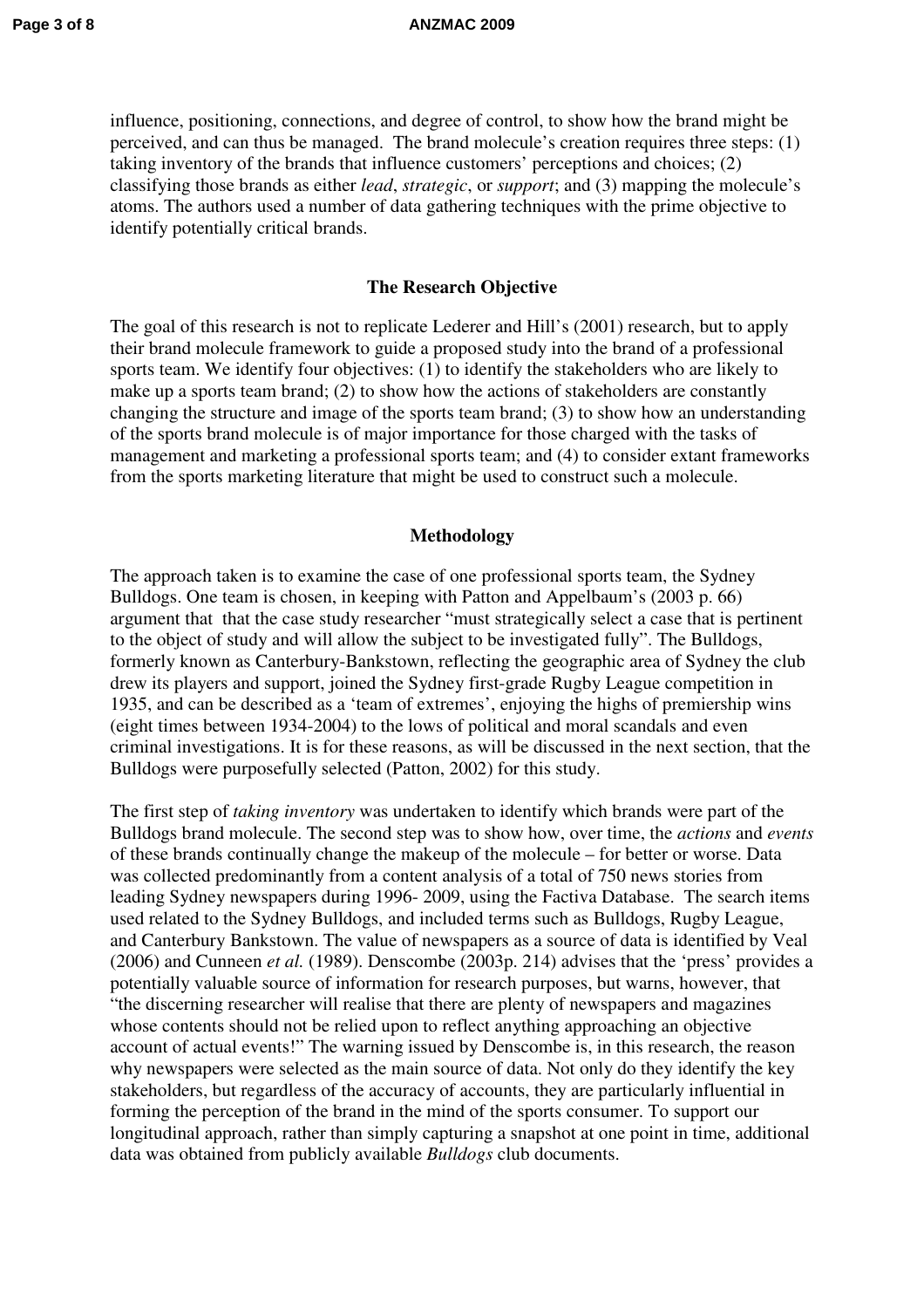Cunneen *et al.* (1989, p. 139) explain their research process as "newspaper methodology". These authors collected newspaper clips referring to the Bathurst motorcycle races from 53 different newspapers from across, but were interested only in articles that dealt with social issues and were not directly related to racing. Cunneen *et al.* (1989, p. 140) used *details* as the unit of analysis, explaining that:

*"Details were print references to people, statements made by people, events observed or referred to, numeric values or more nebulous information that might be called common knowledge or wisdom. Details in many instances were propositions. Newspaper articles like most forms of writing, are collections of ideas and the approach to content analysis used here categorises like ideas as like details".* 

Similar to Cunneen's (1989) study, we used content analysis to identify the Bulldogs' brand *details*, that is, the important actions and events involving the key brands for the Bulldogs brand molecule. It is not the objective to count the *details* but to identify their existence. Importantly, the *details* relative to each brand help to confirm its classification as a strategic or support brand.

#### **Findings**

A content analysis of newspaper articles and publicly available club documents gave the opportunity to identify and classify key stakeholders in the Bulldogs brand. The inventory of the Bulldogs brand, based on Lederer and Hill's (2001) brand molecule concept, is shown below in Table 1.

| Lead Brand<br>"the most influential brand"* | Strategic Brands<br>"exert strong influence over buyers,<br>either blocking competitors from<br>poaching current customers or luring<br>new users to the product"* | Support Brands<br>"can help seal the deal with<br>customers"* |
|---------------------------------------------|--------------------------------------------------------------------------------------------------------------------------------------------------------------------|---------------------------------------------------------------|
| The Bulldogs Team                           | Bulldogs Players                                                                                                                                                   | National Rugby League                                         |
|                                             | <b>Sponsors</b>                                                                                                                                                    | Canterbury Leagues<br>Club                                    |
|                                             | Bulldogs Supporters                                                                                                                                                | Government Agencies                                           |
|                                             | Bulldogs Football Club                                                                                                                                             | Cultural Groups                                               |
|                                             |                                                                                                                                                                    | Schools                                                       |

#### **Table 1: The Bulldogs Brand Portfolio \*Lederer and Hill (2001 p. 127)**

The Bulldogs team is identified as the *lead brand*. Three *strategic brands*, exerting strong influence over buyers were identified from the analysis: Bulldogs players, Bulldogs supporters, and the Bulldogs Club, which included the club's management team. The *Support Brands* were identified as the National Rugby League (NRL), sponsors, the Canterbury Leagues Club (which is a separate entity from the Bulldogs football club), government agencies, and schools. The following sections provide explanation of how the brands were classified, and how they can damage or contribute to the *lead brand* – the Bulldogs.

#### **Brands damaging the brand molecule**

Some of the Bulldogs players, as strategic brands, damaged the brand of the Bulldogs. There were a number of cases reported in the media of player misbehaviour, ranging from a one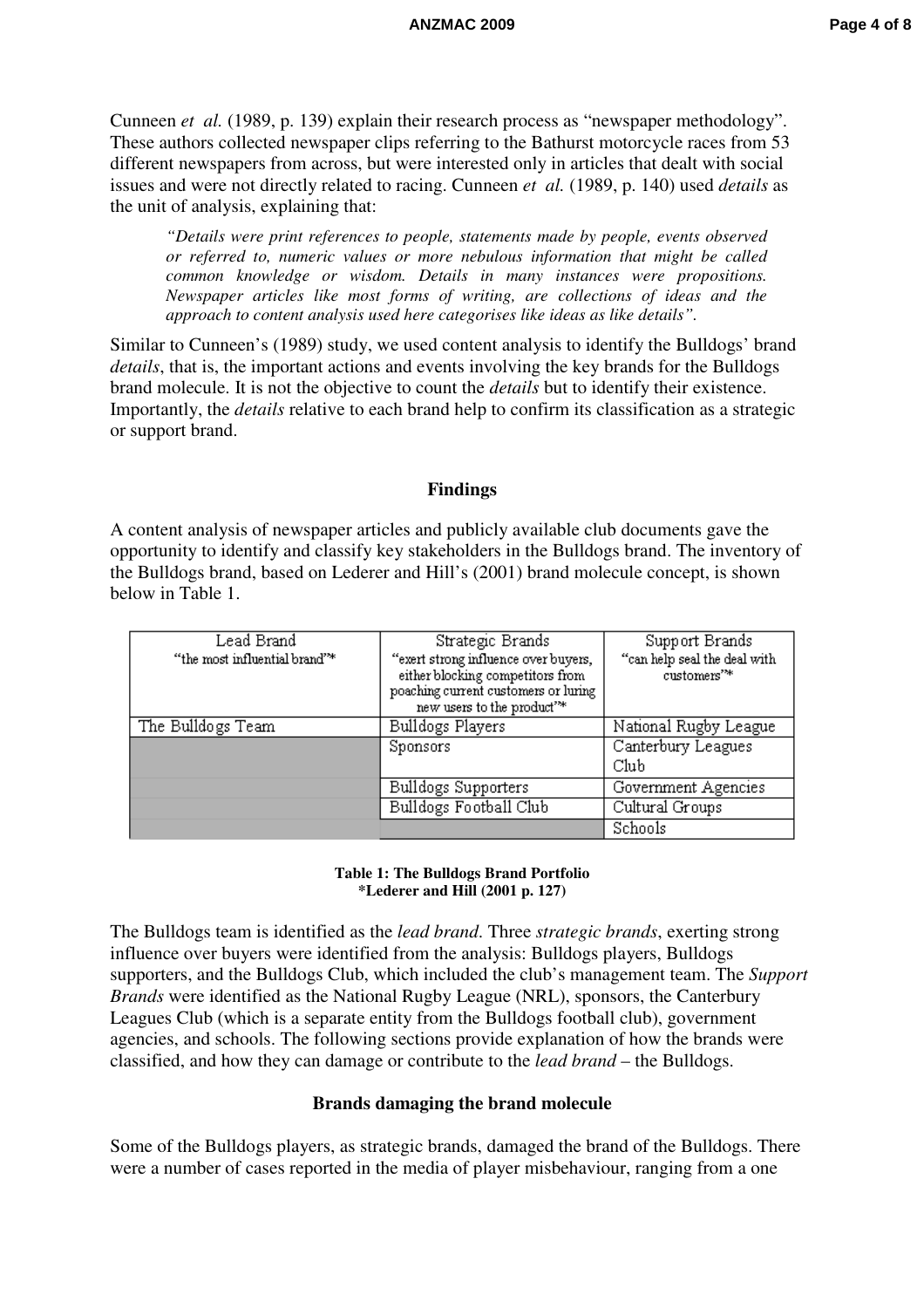player being charged with assault and drink driving to the most serious allegations of sexual assault of a woman by a group of players in 2004. This latter incident received daily, national coverage throughout 2004 and became known as the *Bulldogs Sex Scandal*. As in other sports codes, these *branded persons* can damage the team brand when the media reports on their negative off-field exploits – such as sex scandals, drunken brawls, drug use, and errant or dubious behaviour – bringing the individuals, their club, and even the game into disrepute (Barrett, 2007).

The supporters, or fans, of a sports team take on a larger role than that of a customer even though they purchase the product by buying tickets and team merchandise. It is suggested that fans are a *strategic brand* in the sports brand molecule as they can be influential in the recruitment of new fans or the defection of existing fans. Several examples of how Bulldogs supporters contribute to the brand molecule as a *strategic brand* were recorded in our analysis. While the Bulldogs are recognised as having an eclectic fan base "from prime ministers to Australian cricket captains, to leaders of the church" (McDougall and Morris, 2002 p. 5), the behaviour of some of their supporters has given rise to negative publicity, and even a reported reluctance on the part of some fans of opposing teams, and even Bulldogs' own fans, to attend games played involving the Bulldogs. The development of the construct *brand community* (Muniz and O'Guinn, 2001, p. 412), suggesting it is a "specialised, nongeographically bound community, based on a structured set of social relationships among admirers of a brand", is appropriate to assist understanding of a sports team brand, such as the Bulldogs.

The Bulldogs Football Club, the brand under which the players play and the team for which fans show their support by attending games and buying merchandise, is a *strategic brand.* The physical headquarters of the Bulldogs Club brand, the Canterbury League Club, might, however, be considered a *support brand*. The Canterbury League Club is geographically embedded within the club's historic heartland, and is where the Bulldogs administration and management is conducted, where meals are sold to, and entertainment provided for club members and visitors, and where alcoholic beverages and gaming machines are made available to raise revenue to finance the club's operations. Leagues clubs are big business, with multi-million-dollar turnovers, and are closely associated with the football club they identify with. In the minds of some consumers however, the two organisations would be perceived as the one entity, as the line separating the two is typically a very blurred one. Activities of both the football club (that is, players) and the leagues club (that is, administration) have contributed to the near destruction of the Bulldogs brand molecule.

The breach of NRL rules by the football club management, by exceeding the permitted salary cap which could be paid to its players in order to prevent the wealthiest clubs buying all the best players to ensure a more balanced competition, is an example. The Bulldogs were penalized 37 competition points and fined \$500,000 for this breach, and suffered the ignominy of embarrassment and lost reputational capital in the process. Another *detail* which reflected negatively on the Bulldogs brand was the plan by a local development consortium to develop an \$AU800 million sports complex. This development was initiated predominantly by the Canterbury League Club, which includes in its logo "the home of the Bulldogs". What only can be described as an 'intriguing affair', involving banks, politicians, and club officials, ensured that the Bulldogs were not far from the front page throughout the early 2000s. There were also a series of further allegations of inappropriate management and nepotistic appointments within the Canterbury League Club, including payments to wives of club executives.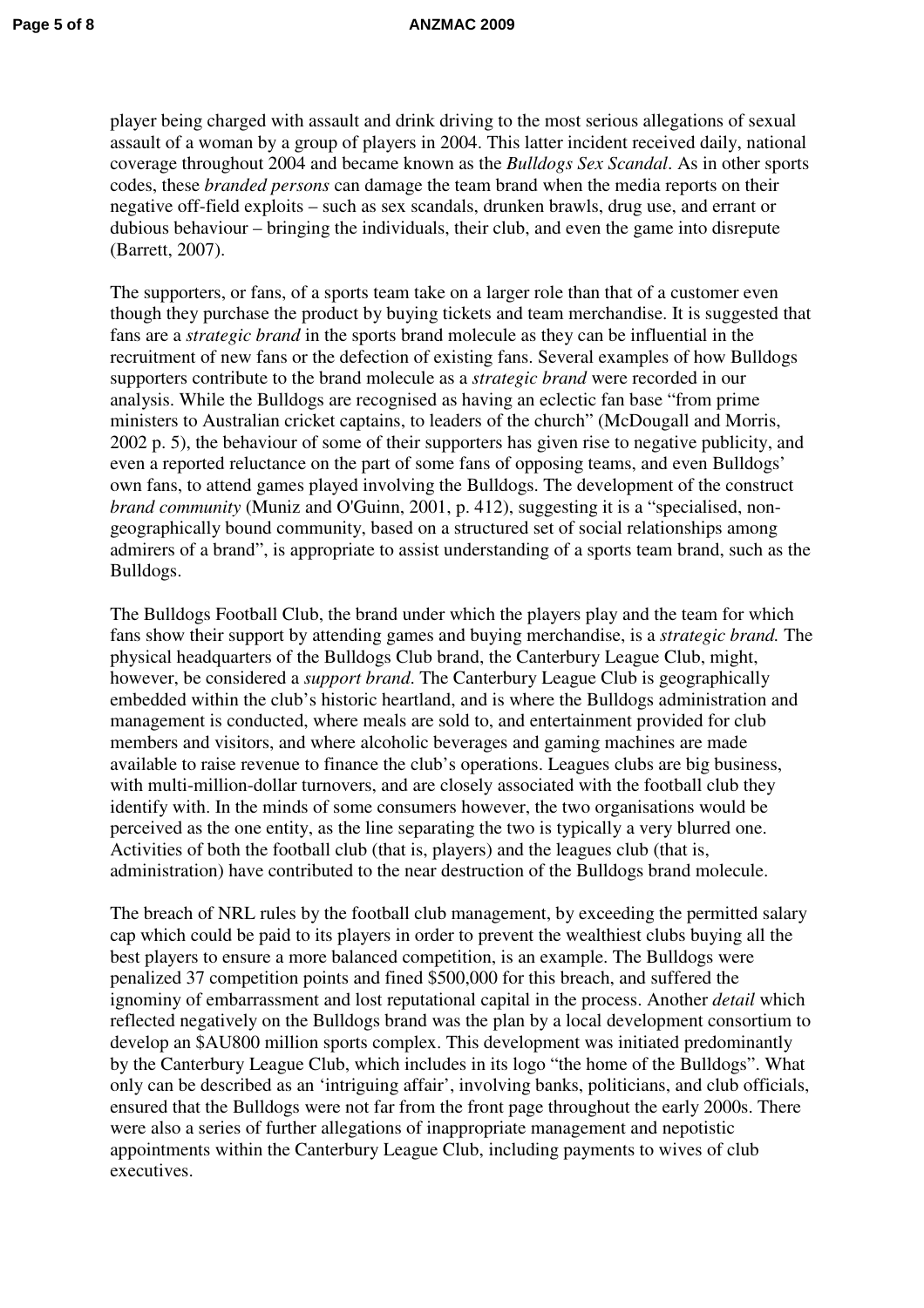These *highlight* examples provide evidence of how the *strategic* or *support* brands can damage the Bulldogs brand. The early 2000s were not good years for the Bulldogs, and at the commencement of the season in 2009 they were the only club which did not have a major team sponsor, due to the brand's damaged image (Masters, 2009). Perhaps reflecting their offfield problems, by the close of the 2008 NRL season, the Bulldogs were last on the competition ladder, earning the ignominious title of the *wooden-spoon* and providing a bitter pill to swallow for the club's players and supporters who had enjoyed competition supremacy only a few years earlier.

Finishing last was a wake-up call for the club. Well aware of the damage that had been done to their brand over the prior six or so years, the Bulldogs had taken steps to turn their brand fortunes around by the commencement of the 2009 season. A new management, team including a professionally-qualified marketer, brought in specifically to work towards rebuilding the Bulldogs brand, were put in place, and at the time of writing, the Bulldogs were leading the NRL competition and in contention for the minor premiership, with the most competition points at the end of the regular season. Our content analysis reveals a turn-around in media coverage for the Bulldogs through 2009, but initial coverage reveals a degree of scepticism towards the genuineness of the club's brand-building efforts. The next section demonstrates strategic and support brands can contribute, rather than damage the brand molecule.

#### **Brands Contributing to the Molecule**

Although some of the Bulldogs players were found to be damaging the Bulldogs brand, there were other strategic *player brands* who contributed positively to the Bulldogs brand molecule. Hazem El Mazri, for example, is highly regarded not only within the NRL but also the local Lebanese and Muslim communities, from which he came. The Bulldogs now have a clear management and marketing strategy, details of which were obtained via an examination of publicly-available club documents. Primarily, the club has a statement of values that are influential in the club's decision making. The planning document recognises the club's stakeholders, which include players, governments, the NRL, fans, and industry associations. Ex-players were seen as strategic brands (Masters, 2009). A brand management approach is seeking to achieve what Hatch and Schultz (2003) argue is successful corporate branding; attending to the interplay between strategic vision, organisational culture and corporate image. Part of the challenge for brand managers is to clearly define and communicate the brand values internally (de Chernatony, 1999; Gotsi and Wilson, 2001). This is evidenced in the Bulldogs plan by its player recruitment and redundancy practices: buying 'clean' players and offloading 'tarnished' players.

#### **Conclusion**

This study demonstrates the appropriateness of the brand molecule concept to the brand of a sports team. Importantly, sports administrators and marketers need to recognise the existence of the brand atoms which form their particular brand molecule, and that even atoms over which they have only limited control can serve to damage or contribute to the strength of the brand.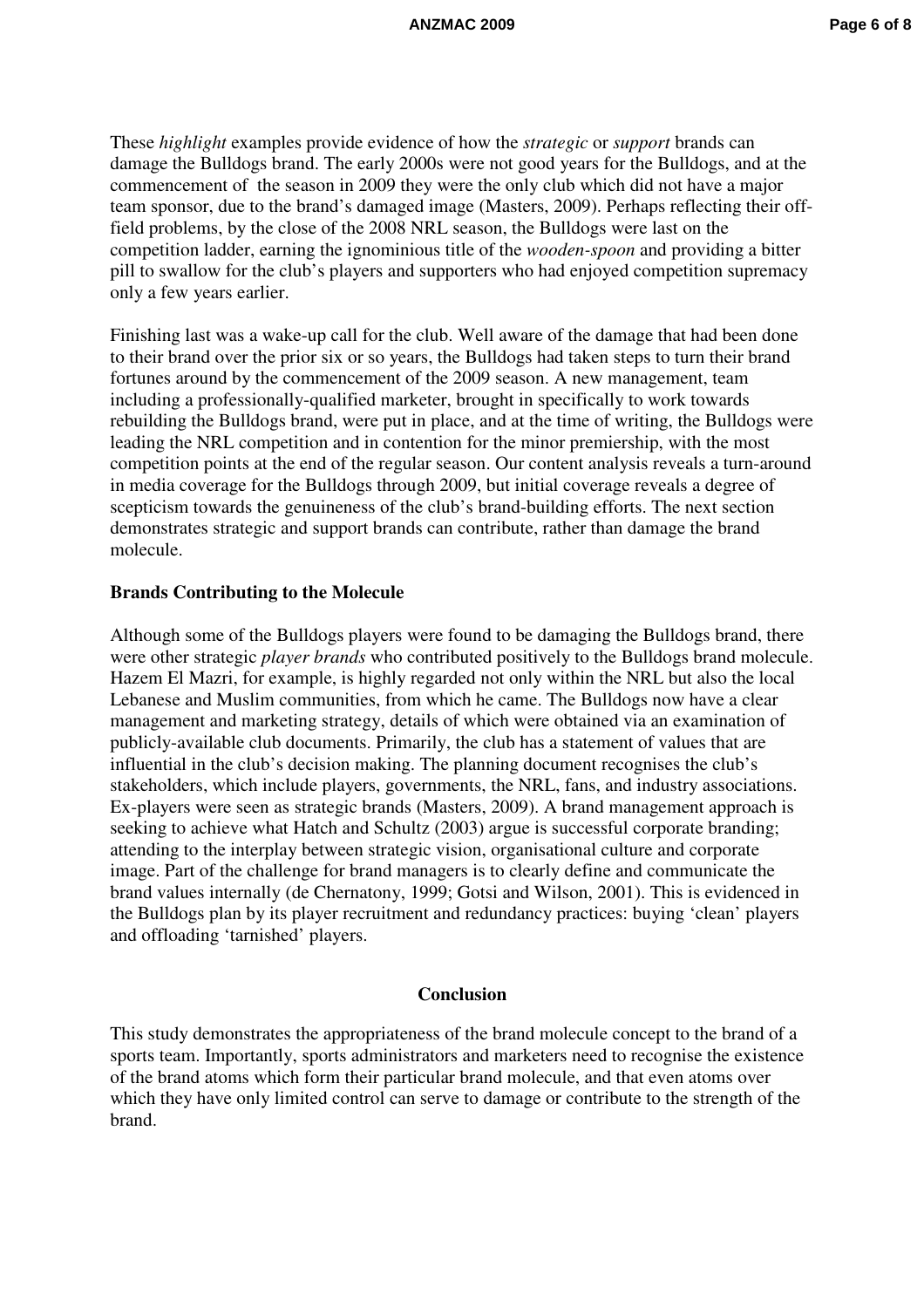### **References**

Barrett, D., 2007. Ben Cousins Charged with Bringing the Game into Disrepute, Herald Sun, Melbourne, p.1.

Cunneen, C., Findlay, M., Lynch, R. Tupper, V., 1989. Dynamics of Collective Conflict: Riots at the Bathurst Bike Races, The Law Book Company Limited, Sydney.

Danylchuk, K., Doherty, A., Nicholson, M., Stewart, B., 2008. International Sport Management: Creating an international learning and teaching community, *International Journal of Sport Management and Marketing*, 4 (2/3), 125-145.

de Chernatony, L., 1999. Brand Management Through Narrowing the Gap between Brand Identity and Brand Reputation, *Journal of Marketing Management*, 15 (1-3), 157-179.

Denscombe, M., 2003. The Good Research Guide, 2nd Edit., Open University Press, Maidenhead.

Erickson, G. Kushner, R., 1999. Public event networks: an application of marketing theory to sporting events, *European Journal of Marketing*, 33 (3/4), 348.

Fagan, S., 2006. History of Rugby League, Accessed: 12th May 2009, http://www.nrl.com/NRLHQ/ReferenceCentre/HistoryofRugbyLeague/tabid/10440/Default.as px.

Gotsi, M. Wilson, A., 2001. Corporate Reputation Management: "living the brand", *Management Decision*, 39 (2), 99.

Harverson, P., 1997. The Business of Sport, Financial Times, 14th March, p. 33.

Hatch, M., Schultz, M., 2003. Bringing the Corporation into Corporate Branding, *European Journal of Marketing*, 37(7/8), 1041-1064.

Lederer, C. Hill, S., (2001), See Your Brands Through Your Customers' Eyes, *Harvard Business Review*, 79(6), 125-133.

Lester, G., 1983. The Sun Book of Rugby League, Dominion Press, Maryborough, Qld.

Mason, D., 1999. What is the Sports Product and Who buys it? The marketing of professional sports leagues, *European Journal of Marketing*, 33(3/4), 402.

Masters, R., 2009. Bulldogs are for hire, but will sponsors bite?, Sydney Morning Herald, Sydney, 16th March, p. 24.

McDougall, B. Morris, R., 2002. The Dogs are a Fan's Best Friend - Bulldogs Crisis - Cap rort hits home, Daily Telegraph, Sydney, 5.

Muniz, A., O'Guinn, T., 2001. Brand Community, *Journal of Consumer Research*, 27 (4), 412-432.

National Museum of Australia, 2008. 100 Years of Rugby League in Australia, Accessed: 16th May 2009, http://www.nma.gov.au/exhibitions/league\_of\_legends/media\_moments/